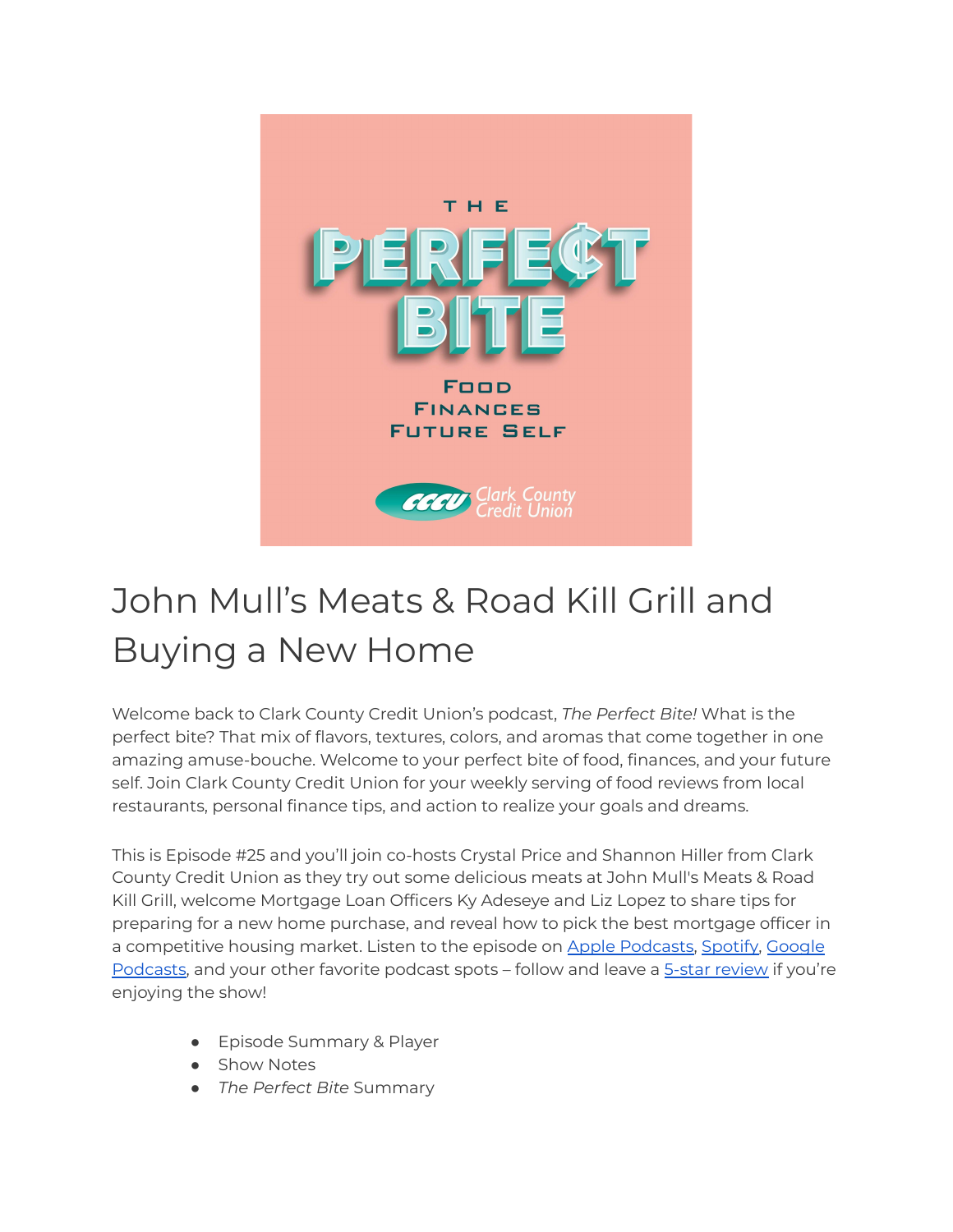# *The Perfect Bite* **Episode #25: John Mull's Meats & Road Kill Grill and Buying a New Home**

In this twenty-fifth bite, join co-hosts Crystal Price and Shannon Hiller from Clark County Credit Union as they try out some delicious meats at John Mull's Meats & Road Kill Grill, welcome Mortgage Loan Officers Ky Adeseye and Liz Lopez to share tips for preparing for a new home purchase, and reveal how to pick the best mortgage officer in a competitive housing market. Hear the tastiest dishes featured on *Diners, Drive-ins and Dives*, what to do before you look at homes, and what not to do before closing. This episode covers everything from home loans to first-time home buyer courses. Here's a small sample of what you will hear in this episode:

- How was John Mull's Meats & Road Kill Grill?
- Why was it on *Diners, Drive-ins and Dives*?
- What advice do you have for first-time home buyers?
- How do you figure out how much payment you can afford?
- What else should you be prepared for when looking for a new home?
- After your finances are in order, what do you do next?
- What should you not do before buying a home?
- Where do you find the best dishes in Las Vegas?

#### Learn more at [CCCULV.org.](https://www.ccculv.org/)

Check out the episode and show notes below for much more detail.

### **Show Notes**

- **John Mull's Meats & Road Kill Grill and Buying a New Home**
	- [0:16] Welcome to *[The Perfect Bite](https://www.ccculv.org/)*
	- o [0:31] Learn more at **[CCCULV.org](https://www.ccculv.org/)**
	- [0:45] [Crystal Price,](https://www.ccculv.org/Our-Mission.aspx) [Shannon Hiller](https://www.ccculv.org/Our-Mission.aspx)
	- **○ Food: John Mull's Meats & Road Kill Grill**
	- [1:26] [John Mull's Meats & Road Kill Grill](https://johnmullsmeatcompany.com/)
	- [1:47] *[Seinfeld](https://www.youtube.com/watch?v=RqlQYBcsq54)*